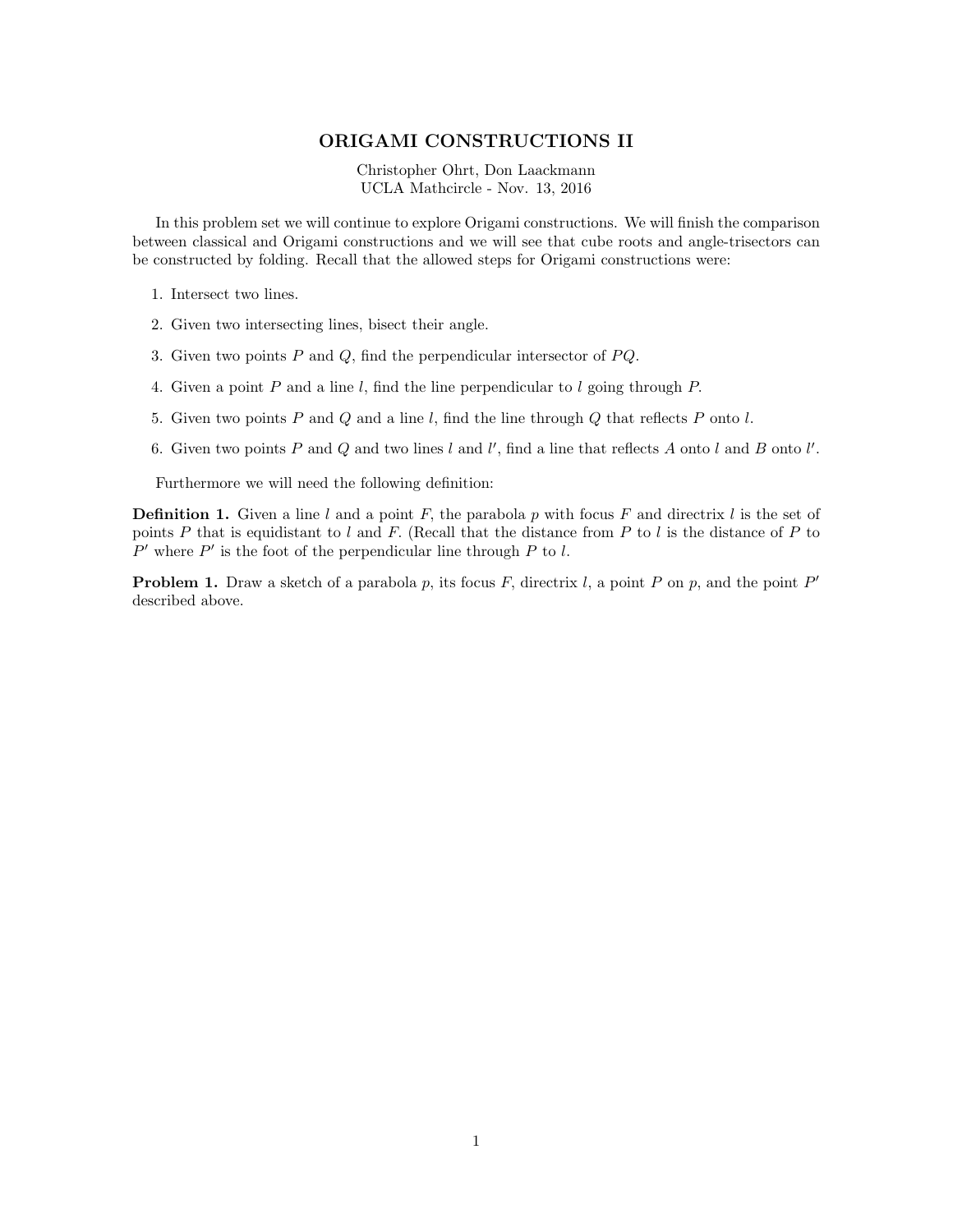**Problem 2.** Calculate the focus and directrix of the parabolas  $y = ax^2$  and  $x = by^2$ . Draw a sketch!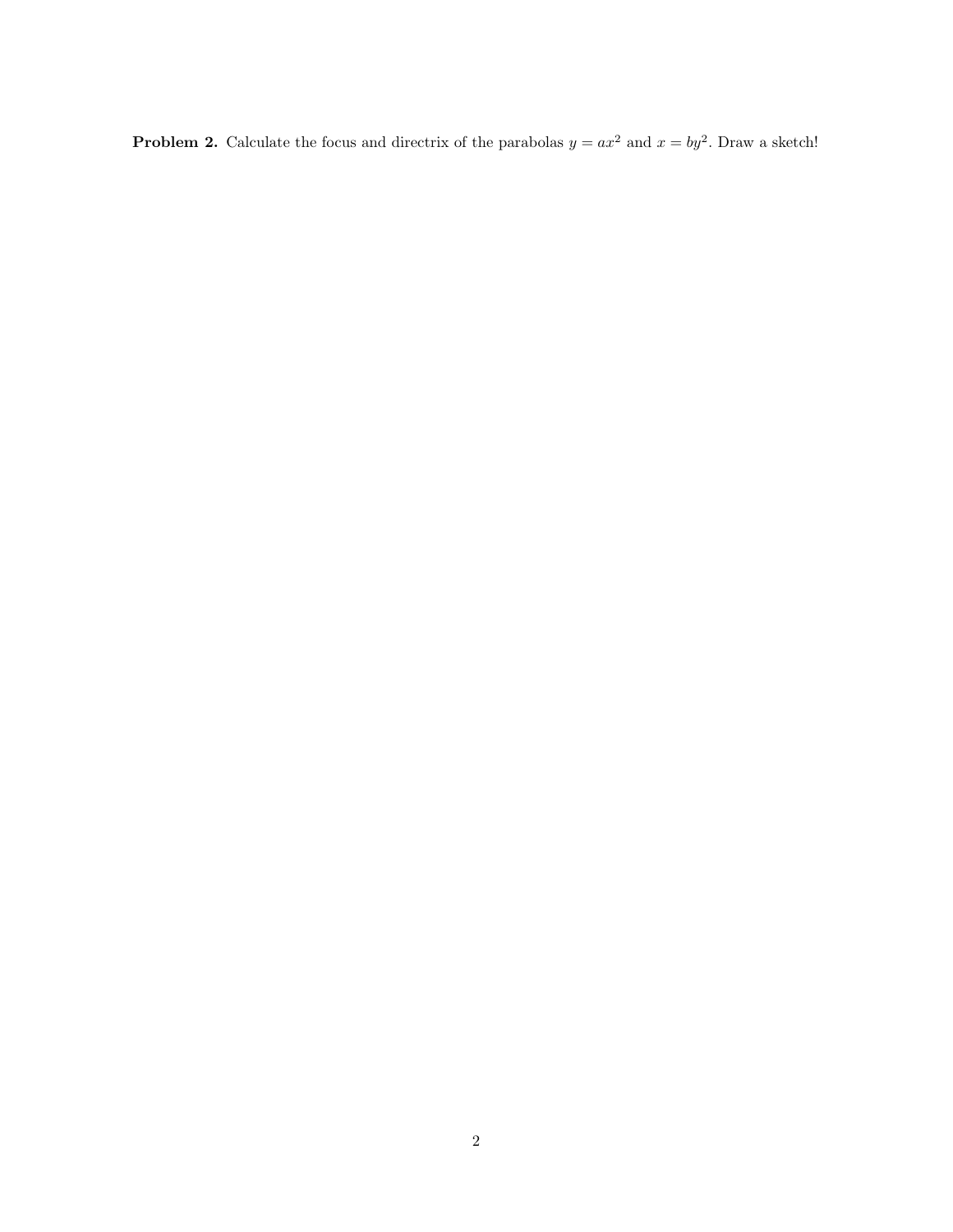**Definition 2.** Let P be a point on the parabola p. A line  $l'$  is a tangent to p at P if it only shares one point with  $p$  and does not cut  $p$ .

**Problem 3.** Let P be a point on a parabola with focus F and directrix l. Let P' be the foot of the perpendicular to  $l$  through  $P$ . Let  $l'$  be the perpendicular bisector of  $P'F$ .

- 1. Draw a sketch.
- 2. Argue that  $P$  must be on  $l'$ .
- 3. Let  $Q$  be a point on the opposite side of  $l'$  than  $F$ . Show that  $Q$  cannot be on  $p$ .
- 4. Argue that  $l'$  must be the tangent to  $p$  at  $P$ .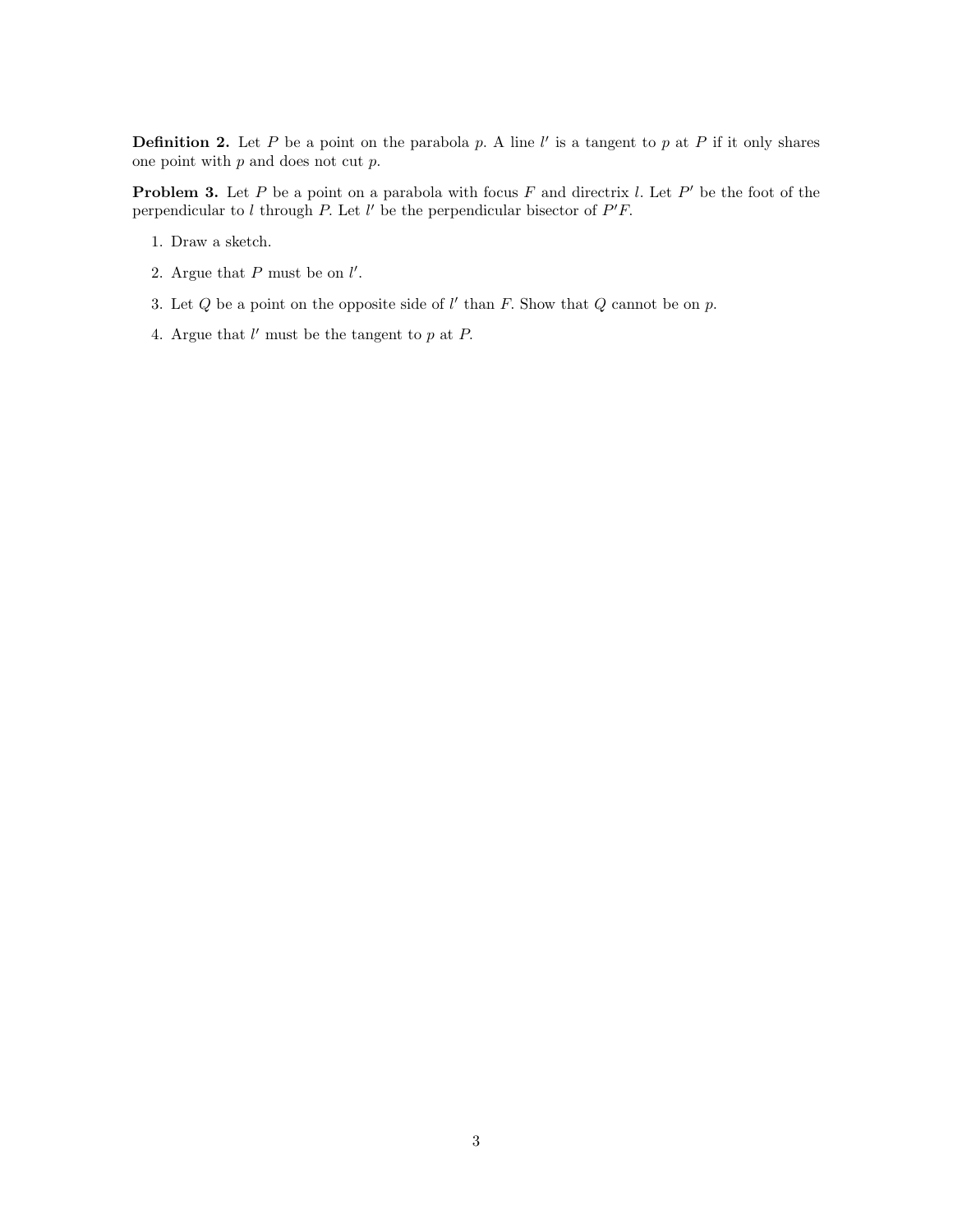Problem 4. Show that step 5 of the basic folding constructions amounts to finding a tangent to a parabola through a given point. Show that step 6 amounts to finding a common tangent to two different parabolas.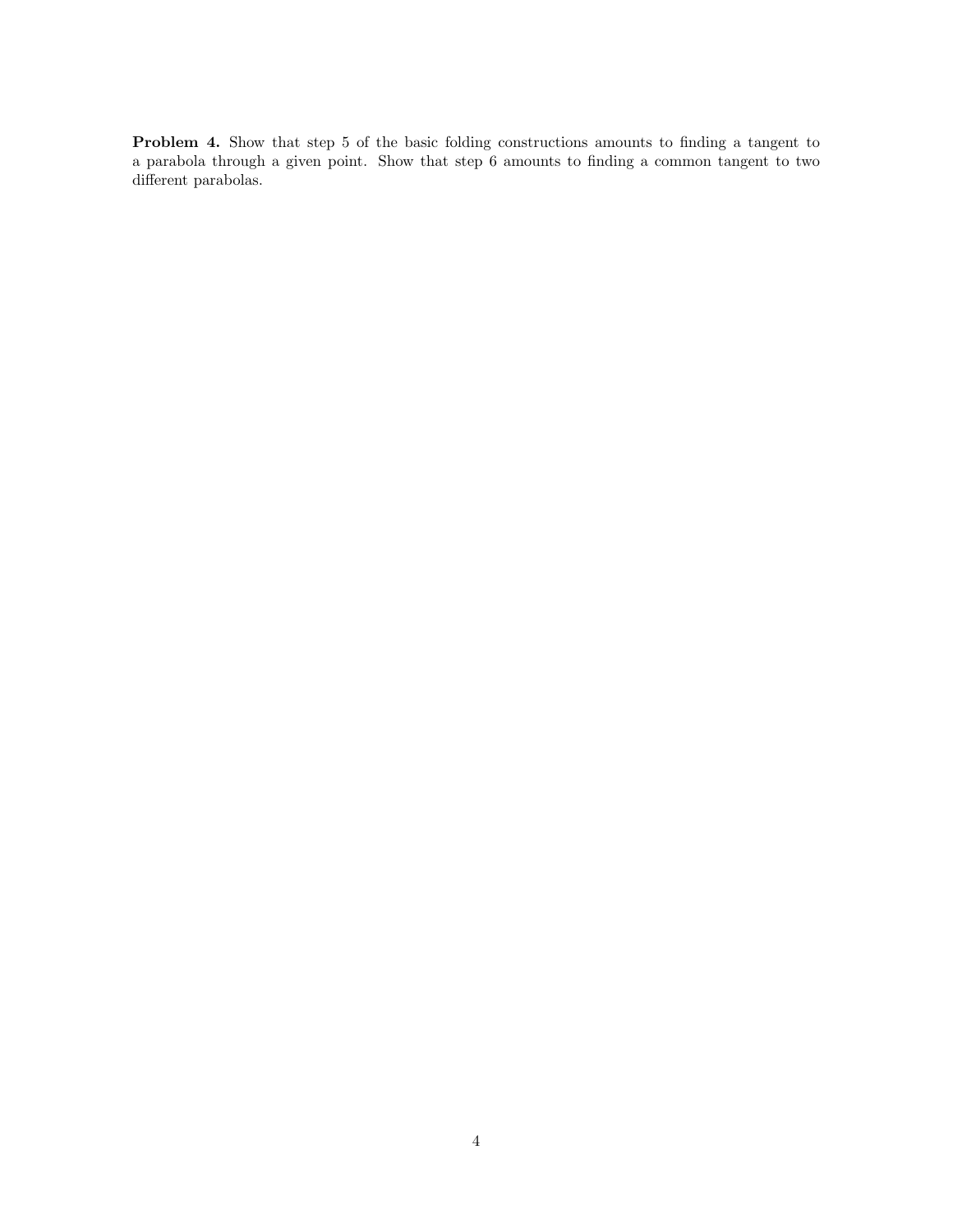Problem 5. Do step 5 of the folding construction using classical methods. Hint: If Q is on the tangent to a parabola p at P, then we have  $QP' = QF$ , where F is the focus and P' is the foot of the perpendicular to the directrix  $\boldsymbol{l}$  through  $\boldsymbol{P\!$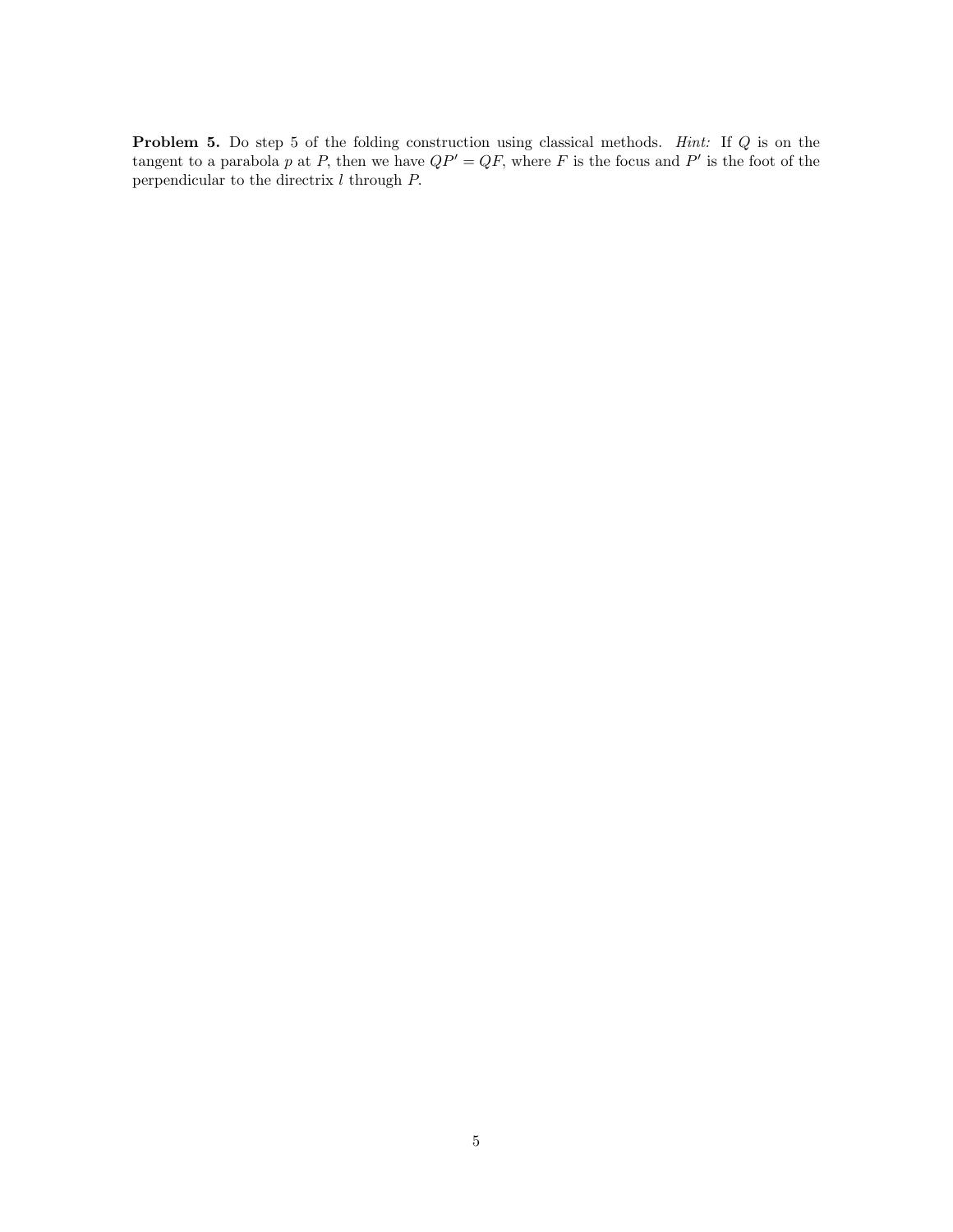Problem 6. So far when folding we never were allowed to use the edges of the paper as marks. Argue that with what you learned last week, it is legitamite to use the edges and corners of a rectangular or square piece of paper as reference point when folding.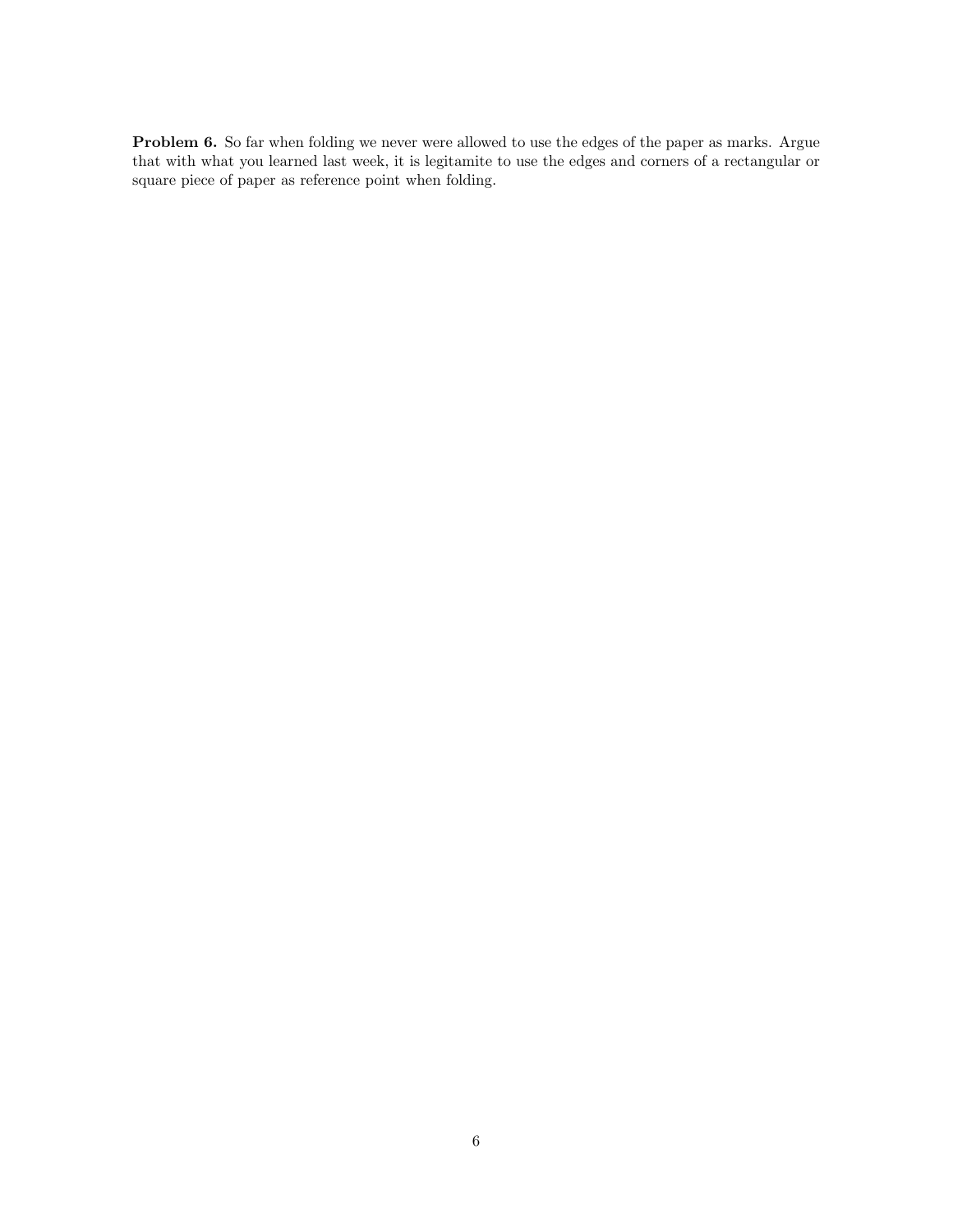**Problem 7.** Start with a square with corners (counterclockwise)  $A, B, C, D$ . Let  $P, R$  and  $Q, S$  divide the sides  $AB$  and  $DC$  into thirds. Fold such that  $C$  falls onto  $AB$  (call this point  $C'$ ) and  $S$  falls onto PQ (call this point S'). Let T be the intersection of the crease with BC. Assume  $C'B = 1$  and call  $AC' = x$  and  $BT = y$ .

- 1. Sketch and execute the above construction!
- 2. Express  $C'T$  in terms of x and y. Remember that  $ABCD$  is a square.
- 3. Verify that

$$
y = \frac{x^2 + 2x}{2x + 2}.
$$

4. Argue that the triangles  $PCS$  and  $BTC$  are similar and use this to get another expression for  $y$ in terms of x. Solution:

$$
y = \frac{2x^2 + x - 1}{3x}.
$$

- 5. Calculate x.
- 6. What does this enable you to construct by folding. How?